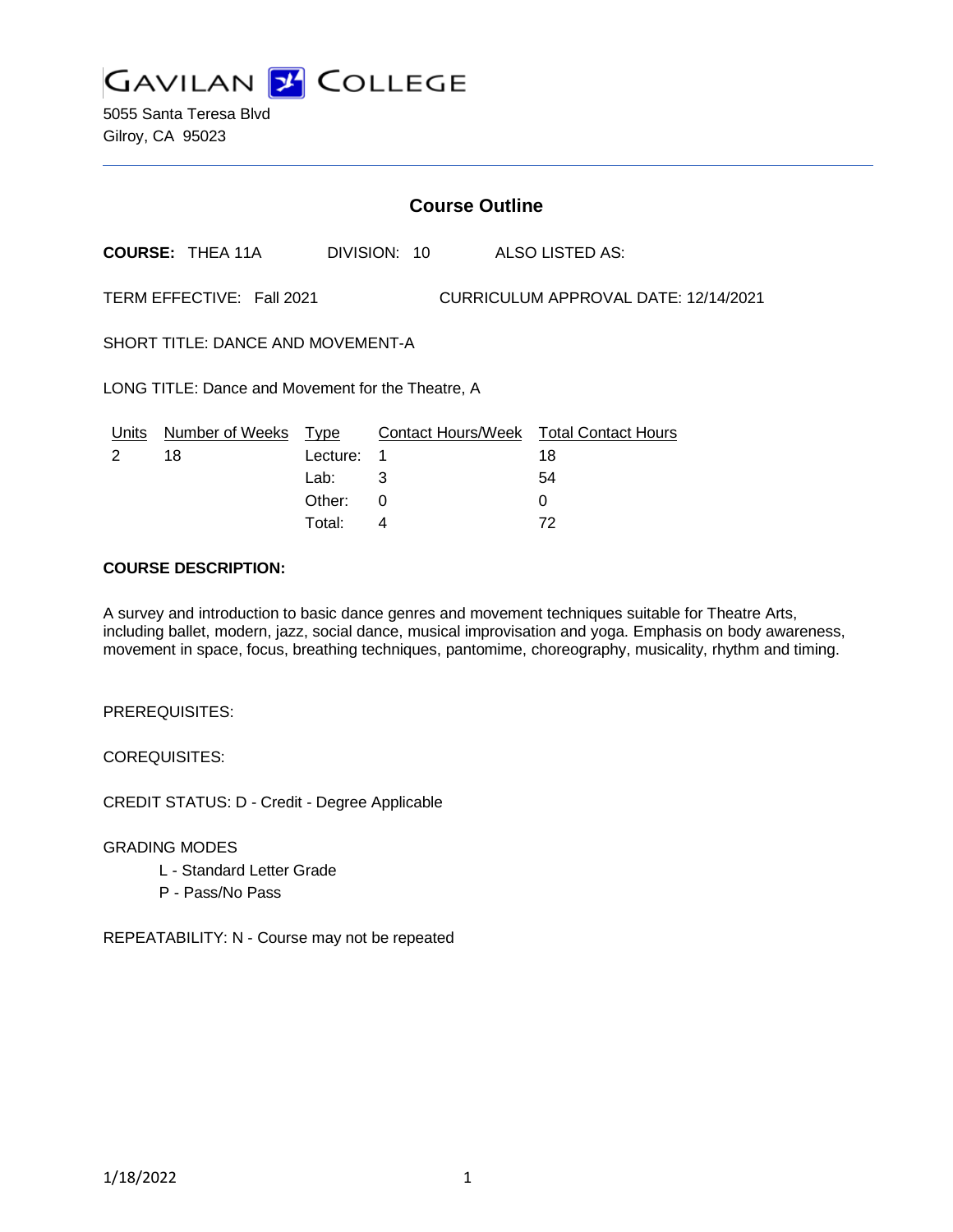SCHEDULE TYPES:

- 02 Lecture and/or discussion
- 03 Lecture/Laboratory
- 04 Laboratory/Studio/Activity
- 04A Laboratory LEH 0.65
- 05 Hybrid
- 71 Dist. Ed Internet Simultaneous
- 72 Dist. Ed Internet Delayed
- 73 Dist. Ed Internet Delayed LAB
- 73A Dist. Ed Internet LAB-LEH 0.65

# **STUDENT LEARNING OUTCOMES:**

By the end of this course, a student should:

- 1. Examine the historical dimension of the dance arts.
- 2. Analyze and discuss how dance can be used to improve confidence, poise and nonverbal expression.

3. Demonstrate basic movement skills, concentration and physical control in performing movement for artistic expression.

# **COURSE OBJECTIVES:**

By the end of this course, a student should:

- 1. Examine the historical dimension of the dance arts.
- 2. Analyze and discuss how dance can be used to improve confidence, poise and nonverbal expression.

3. Demonstrate basic movement skills, concentration and physical control in performing movement for artistic expression.

# **CONTENT, STUDENT PERFORMANCE OBJECTIVES, OUT-OF-CLASS ASSIGNMENTS**

Curriculum Approval Date: 12/14/2021

# **LECTURE CONTENT:**

2 Hours

Content: Orientation. Presentation on how to increase confidence, poise and nonverbal expression for the performing arts.

Student Performance Objectives: Discuss how the performing arts can be used to increase confidence and poise. Identify nonverbal expressions used for the performing arts.

8 Hours

Content: Introduce the students to the following dance and movement genres. Material covered will include basic historical background and overall style and movement vocabulary of each genre. Quiz on vocabulary.

- 1. Ballet technique
- 2. Modern/Contemporary dance
- 3. Jazz/Musical Theatre (with use of a prop like hat, chair, etc.)
- 4. Social Dance/Ballroom
- 5. Improvisation
- 6. Pantomime
- 7. Character movement exploration
- 8. Yoga/breath work

Student Performance Objectives: Identify elementary dance and movement vocabulary of varying styles, including positions, steps, turns, jumps and poses and combinations.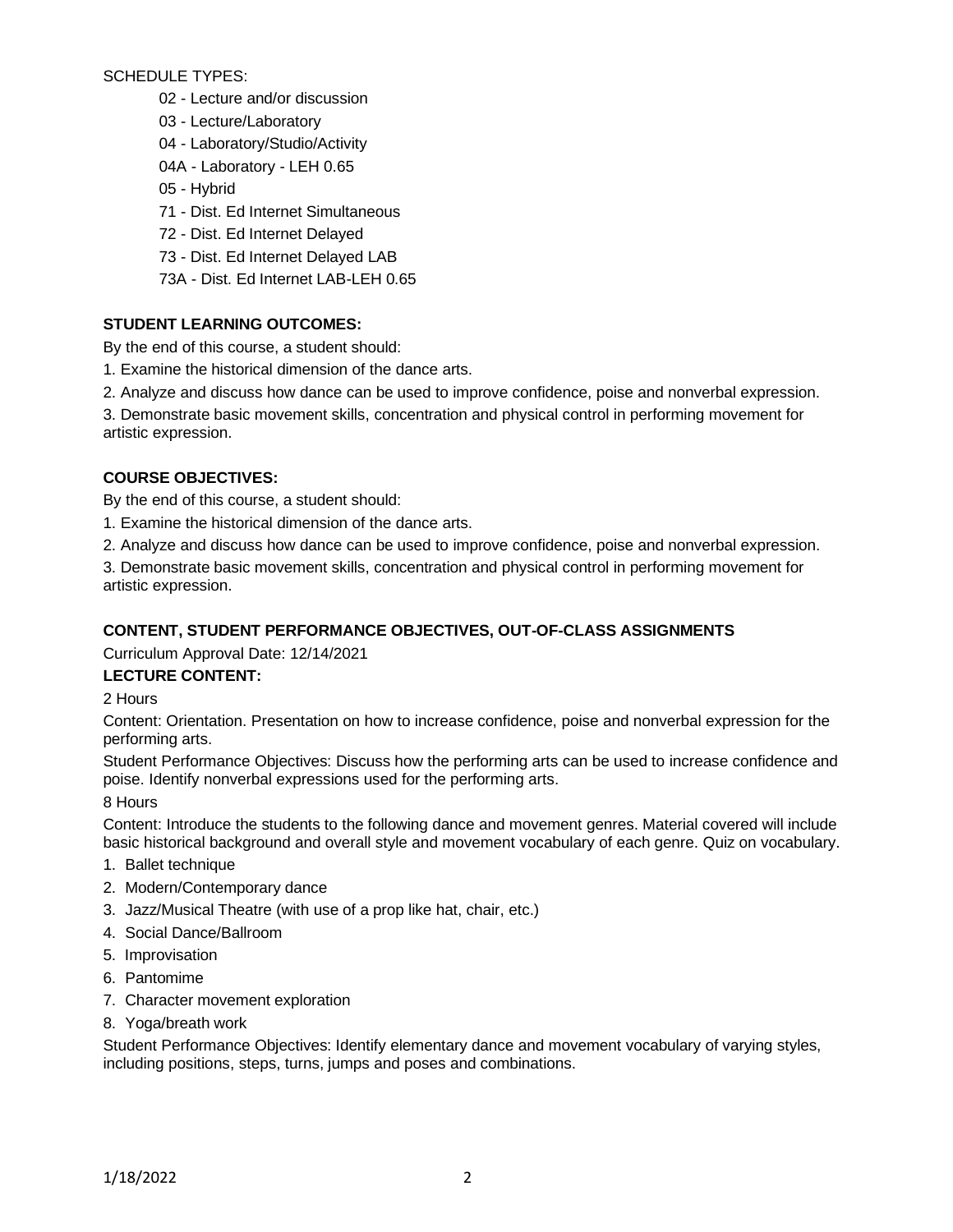### 4 Hours

Content: Midterm. Journaling discussion. Creation, development, discussion, and feedback on projects.

Student Performance Objectives: Review the skills learned from the various styles of dance/movement learned at the Midterm point of the semester. Discuss their journal entries. Provide feedback on projects.

2 Hours

Content: In class discussion on the Spring Semester Theatre Arts Performance, including analyzing all movement/dance that is within the production. Note: Students will attend the Spring Semester Theatre Arts Performance.

Student Performance Objectives: Analyze Dance and Movement on stage in a live Gavilan production. Participate in class discussion.

2 Hours

Final.

# **LAB CONTENT:**

### 6 Hours

Content: Orientation. Develop, design and utilize physical warm-ups to increase confidence, poise and nonverbal expression for the performing arts. Emphasis will be on daily movement exercises, strength and flexibility development, gross motor skills, alignment, improvisation and breathing techniques. Class will work on conditioning through movement and music on a daily basis to increase skills in the above areas.

Student Performance Objectives: Demonstrate the ability to move in and across space; with increased strength, flexibility and coordination; with the use of music. Participate in class activities.

#### 24 Hours

Content: Introduce the students to the following dance and movement genres. This section will introduce the student to the fundamentals and application of the following:

- 1. Ballet technique
- 2. Modern/Contemporary dance
- 3. Jazz/Musical Theatre (with use of a prop like hat, chair, etc.)
- 4. Social Dance/Ballroom
- 5. Improvisation
- 6. Pantomime
- 7. Character movement exploration
- 8. Yoga/breath work

Focus will be on coordination, flexibility, agility, strength, endurance, control, confidence, poise, creativity, performance and grace in each area. Approximately 2.5-3 hours will be covered in each area, with various exercises and in class mini-projects and activities.

Student Performance Objectives: Apply elementary dance and movement vocabulary of varying styles, including positions, steps, turns, jumps and poses and combinations. Demonstrate spatial awareness and body alignment as it relates to ones own unique body in these many styles of movement.

### 12 Hours

Content: Midterm performance. Projects. In class time will be allotted for creation, development, discussion, feedback and rehearsals. Each student will choose/perform a movement/theatre/dance piece. They will be responsible for development of movement as well as presentation to the class.

Student Performance Objectives: Demonstrate the skills learned from the various styles of dance/movement learned at the Midterm point of the semester. Participate in class rehearsals.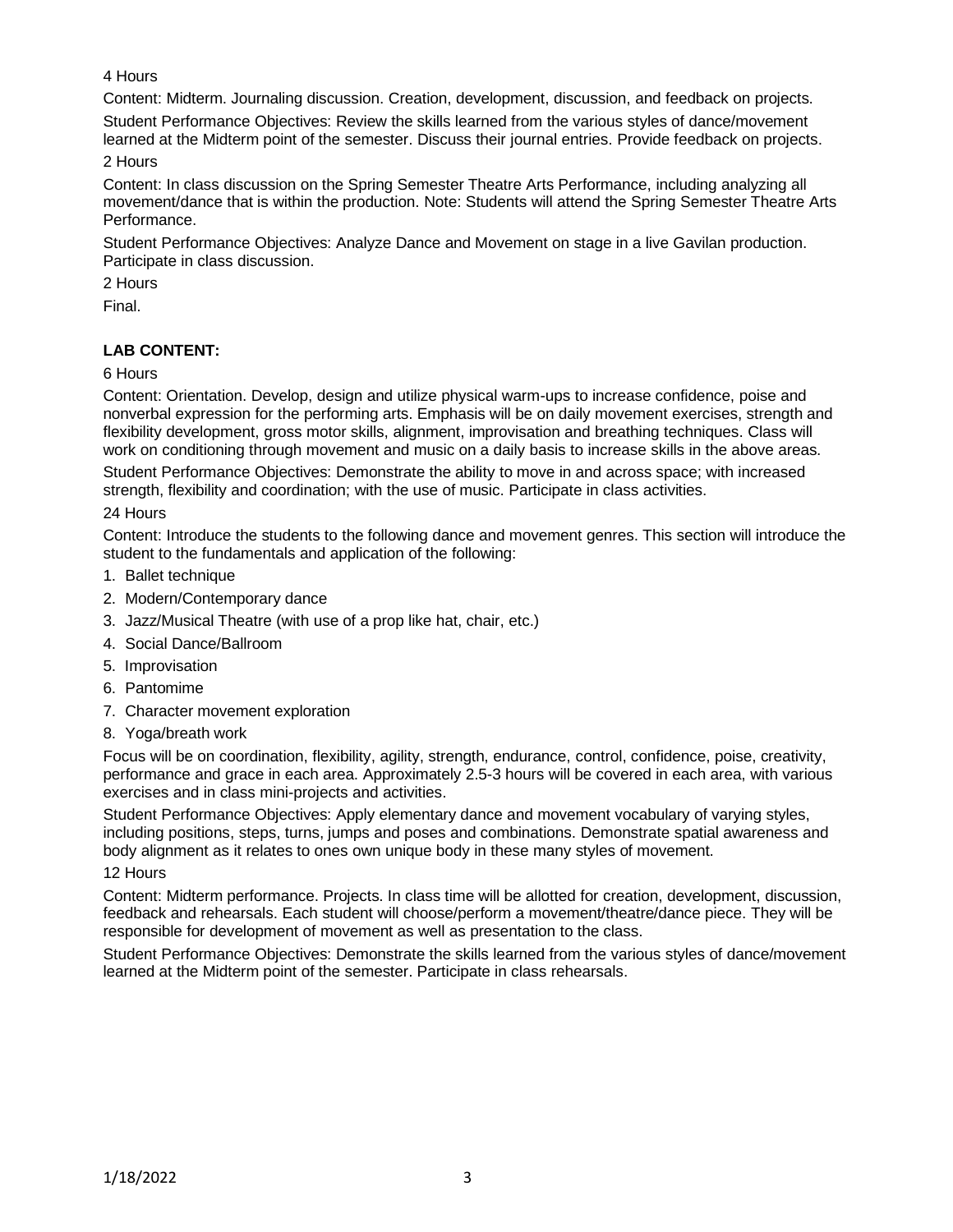### 10 Hours

Content: Students will prepare and present a movement/dance related assignment as it relates to Theatre. Students may work alone or with a partner. Based upon the Semester Production, time will be allotted towards whatever the production is working on in terms of Movement/Dance. Prepare/Rehearse for final. In small groups students will present and perform a final piece including any dance form of their choice. This is a creative project based on what's been learned throughout the semester.

Student Performance Objectives: Create and prepare a Dance/Movement exercise as it relates to Theatre. Utilize the skills learned throughout the semester. Learn and perfect needed skill for current production. Compose a movement and theatre performance utilizing the skills learned throughout the semester.

2 Hours

Performance Final.

Performance and discussion of all final assignments.

### **METHODS OF INSTRUCTION:**

Lecture, demonstration, guided practice and discussion.

#### **OUT OF CLASS ASSIGNMENTS:**

Required Outside Hours 4

Assignment Description

Out of Class Assignments: Journal. Dance/Movement Project related to the use of performing arts to increase confidence and poise.

Required Outside Hours 16

Assignment Description

Out of Class Assignments: Journaling. Dance/Movement Projects. Read information on various dance and movement genres. Study for quizzes on dance and movement vocabulary.

Required Outside Hours 8

Assignment Description

Prepare for midterm. Review journaling in preparation for class discussion. Complete mini projects.

Required Outside Hours 8

Assignment Description

Out of Class: Attend Theatre Production. Type Essay Paper on Movement/Dance analysis. Note: For those students in the production, they will type the essay paper from a performers point of view. For those students not in the performance, papers will be written from the viewers point of view. Study for final. Complete projects.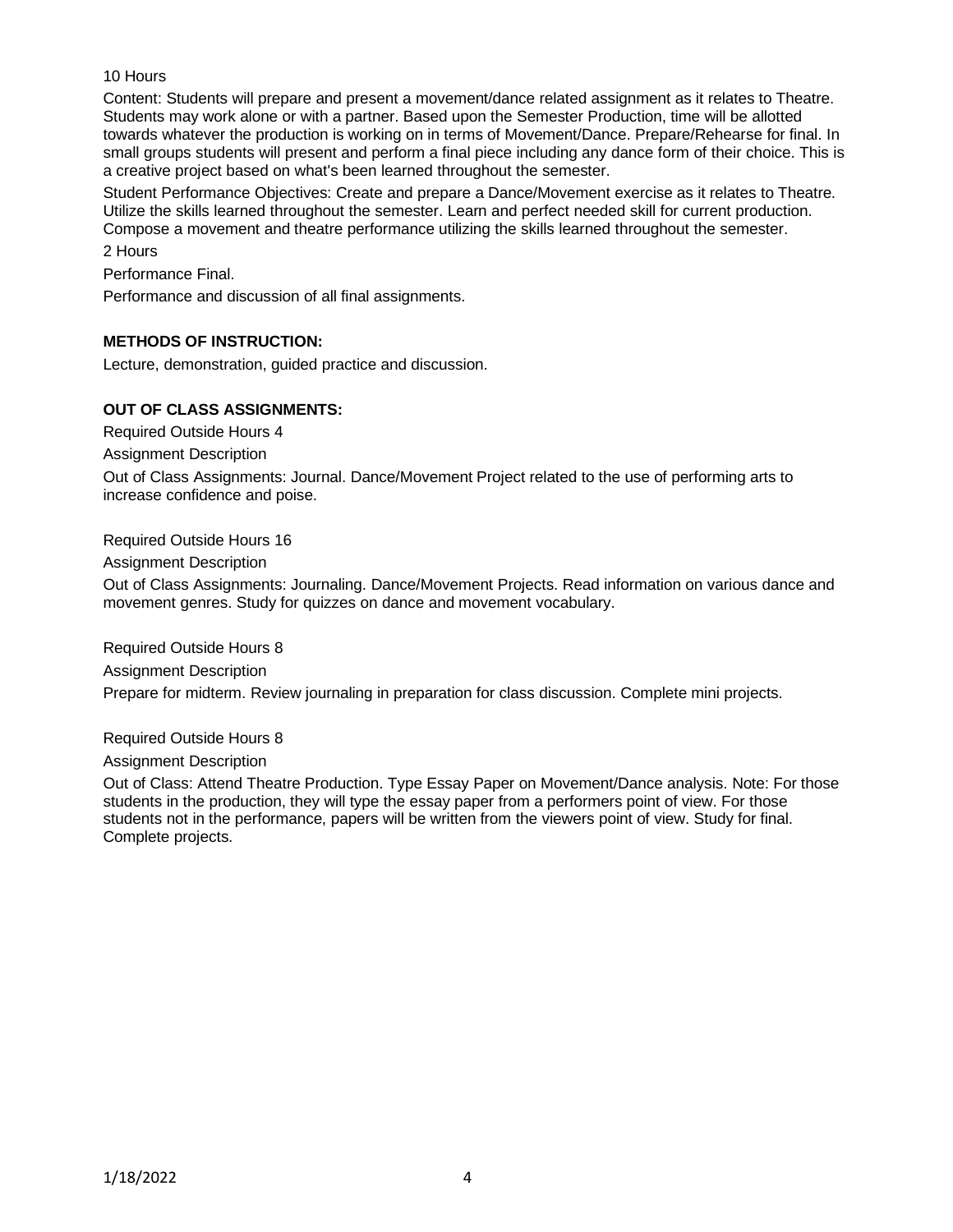### **METHODS OF EVALUATION:**

Writing assignments Evaluation Percent 10 Evaluation Description Percent range of total grade: 10% to 20% Written Homework, Journaling. If this is a degree applicable course, but substantial writing assignments are not appropriate, indicate reason. Course primarily involves skill demonstration or problem solving.

Skill demonstrations Evaluation Percent 50 Evaluation Description Percent range of total grade: 40% to 60% Class Performance/s, Performance Exams, Performance Projects

Objective examinations Evaluation Percent 10 Evaluation Description Percent range of total grade: 10% to 20% Other: Written or Oral Exam/Quiz

Other methods of evaluation Evaluation Percent 30 Evaluation Description Percent range of total grade: 20% to 40% Requires student participation.

#### **REPRESENTATIVE TEXTBOOKS:**

Dance or Character Shoes

#### **RECOMMENDED MATERIALS:**

Learning About Dance: Dance as an Art Form and Entertainment, 8th Edition, Nora Ambrosio, Kendall Hunt, 2018. ISBN: 9781524922122 12th Grade Verified by: MS Word